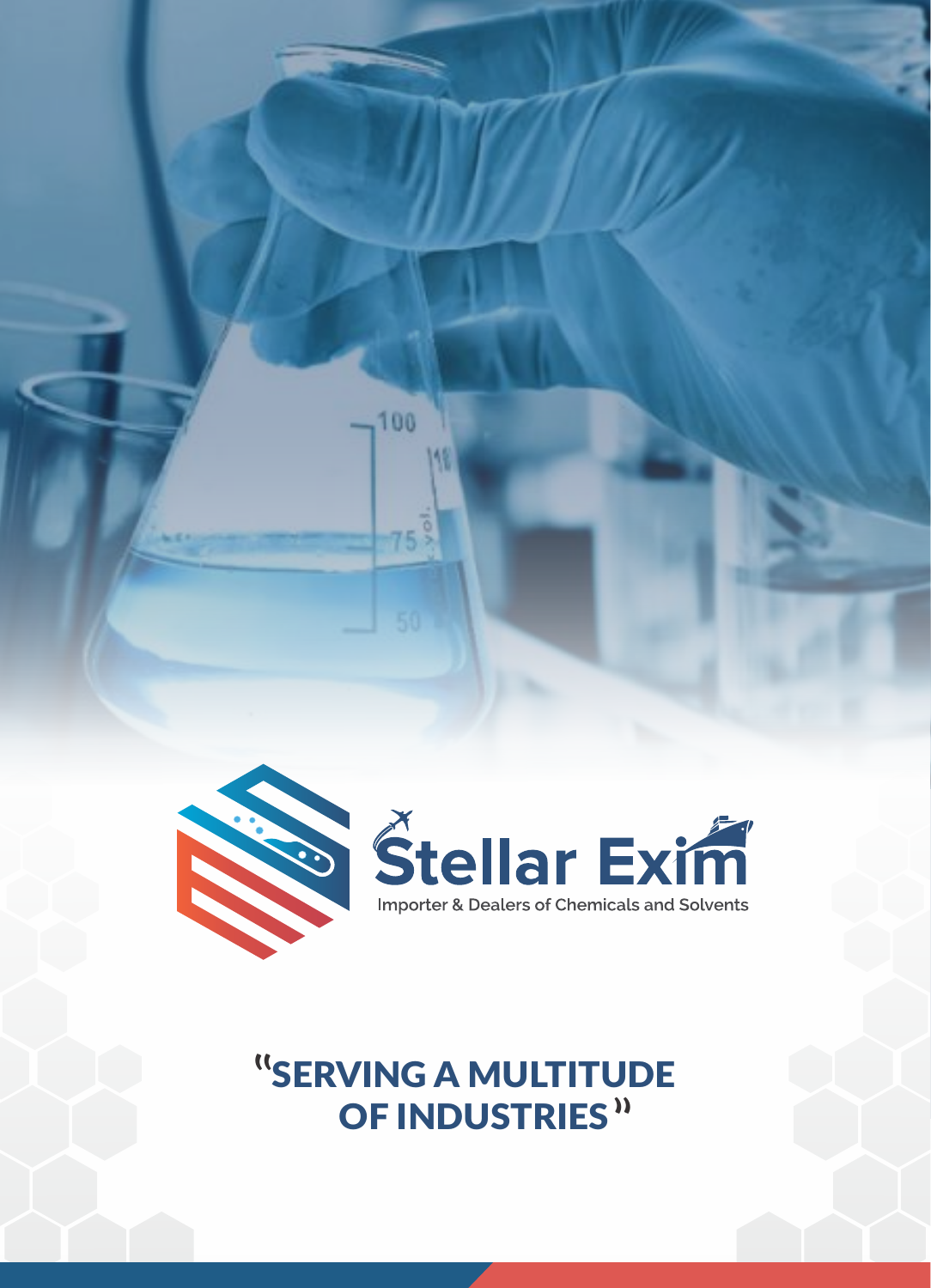## **ABOUT US**

Stellar Exim is one of the upcoming Chemicals & Solvents Importer & Dealers in India. Here at Stellar Exim, we measure our success by our ability to fulfill customers orders with the highest degree of efficiency and reliability. Representing major World's giants in Chemicals & Solvents, our market-focused sales & technical teams offer a solution to customers problem utilizing our comprehensive and complementary product portfolio. We never compromise on quality, and thus, our chemicals are imported only from internationally established corporations. We believe that our employees are as precious as our customers, and this reflects in our employee-rewarding and general worker satisfaction in our firm. Through a Knowledge Management System(KMS) software, we integrate all the latest and relevant market data in order to carry out business with increased efficiency. Our business is pillared on the foundations of a sturdy research and development background, and we maintain this orientation throughout the process of gathering quality products. Our yardstick of success is the extent of client-satisfaction we can garner, and that is the motto we stand by.

## **MISSION**

We only believe in going further, never stopping, challenging ourselves and making Herculean efforts, so much so, that one day we are crowned with the topmost place among our competitors.

## **VISION**

Our explicit goal is to accomplish the targets bestowed upon us by other organizations, of selling off our products to a specific number of leads in a given month. We aim to successfully capture the leads of top agencies in the market.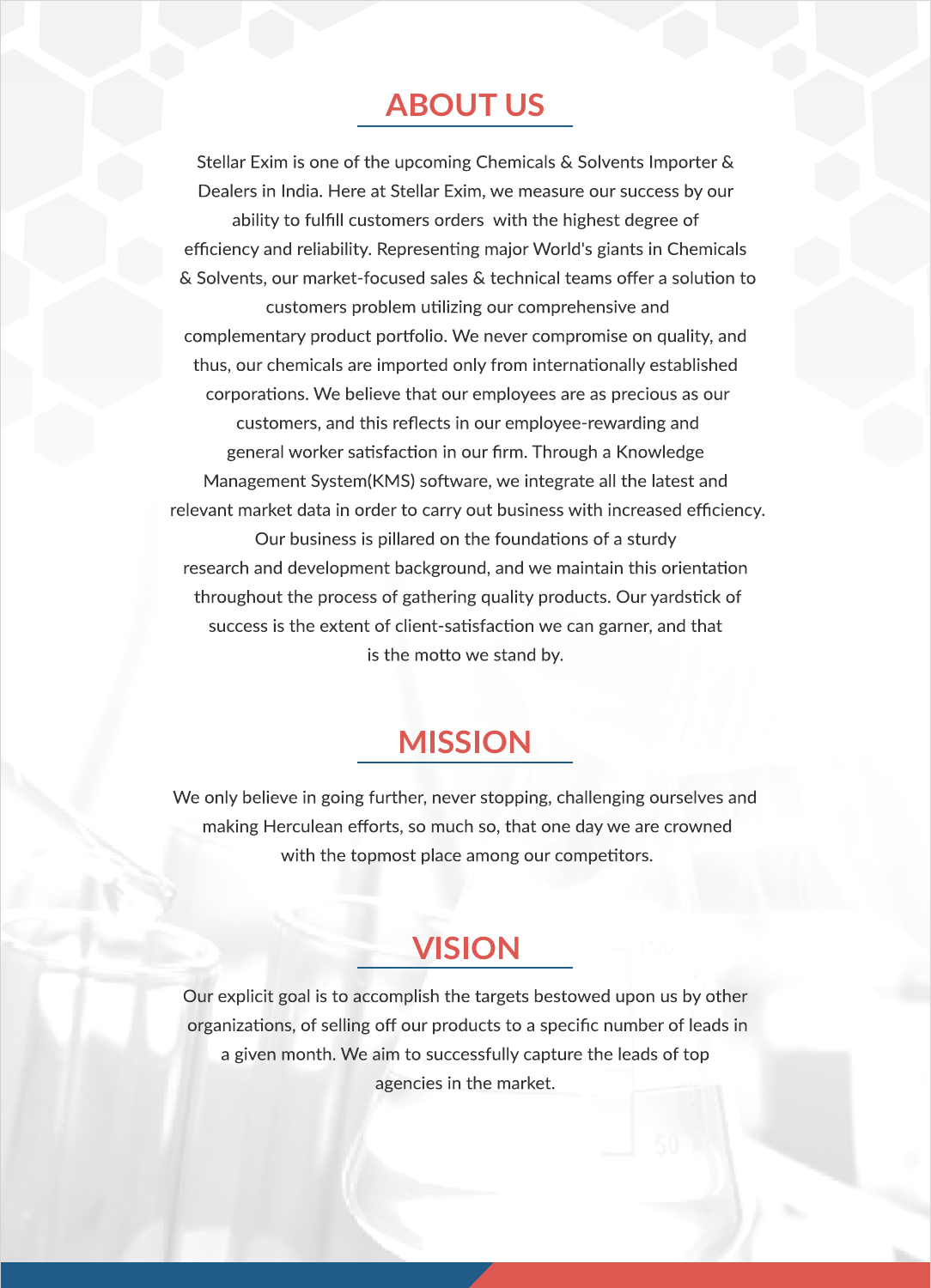# PRODUCT LIST

### **CHEMICALS MAKE**

2- Ethyl Hexyl Acrylate (2EHA) 2 Hydroxyethyl Methacrylate(HEMA) Acetic Acid (Glacial food grade) Acetone Acetonitrile Acetyl Acetone Acrylamide Acrylic Acid Acrylonitrile Adipic Acid Bisphenol –A Butyl Acetate Butyl Acrylate Monomer (BAM) Butyl Carbitol Butyl Glycol / Cellosolve Butyl Glycol Acetate Calcium Propionate Chloroform Citric Acid Cyclohexanol Cyclohexanone Di Acetone Alcohol Di Ethylene Glycol (DEG) Di Iso Propyl Ether (DIPE) Di Methyl Formamide (DMF) Di Methyl Sulphoxide (DMSO) Diethylene Glycol (DEG) Epichlorohydrine Ethyl Acetate Satyam Ethyl Aceto Acetate Ethyl Acrylate (EA)

Korea / Taiwan / BASF Japan/China China/Malaysia/Singapore Korea / Taiwan / SI Herdilia Taiwan/China/Balaji Intact China/Japan China China / Korea / Taiwan / BASF Korea/Japan China Korea / Taiwan Eastman Korea / Taiwan Korea/Dow/Eastmen Usa/France/Germany France/Germany Germany/China Russia/China/Germany China/Malaysia/Singapore China Taiwan France/Taiwan Germany/Taiwan China/Germany(Solventis) Saudi/China(Shandong) China(Hubei) Germany/Taiwan Taiwan/Korea/Japan Intact/Imported China/Swiss(Lonza) Korea/Germany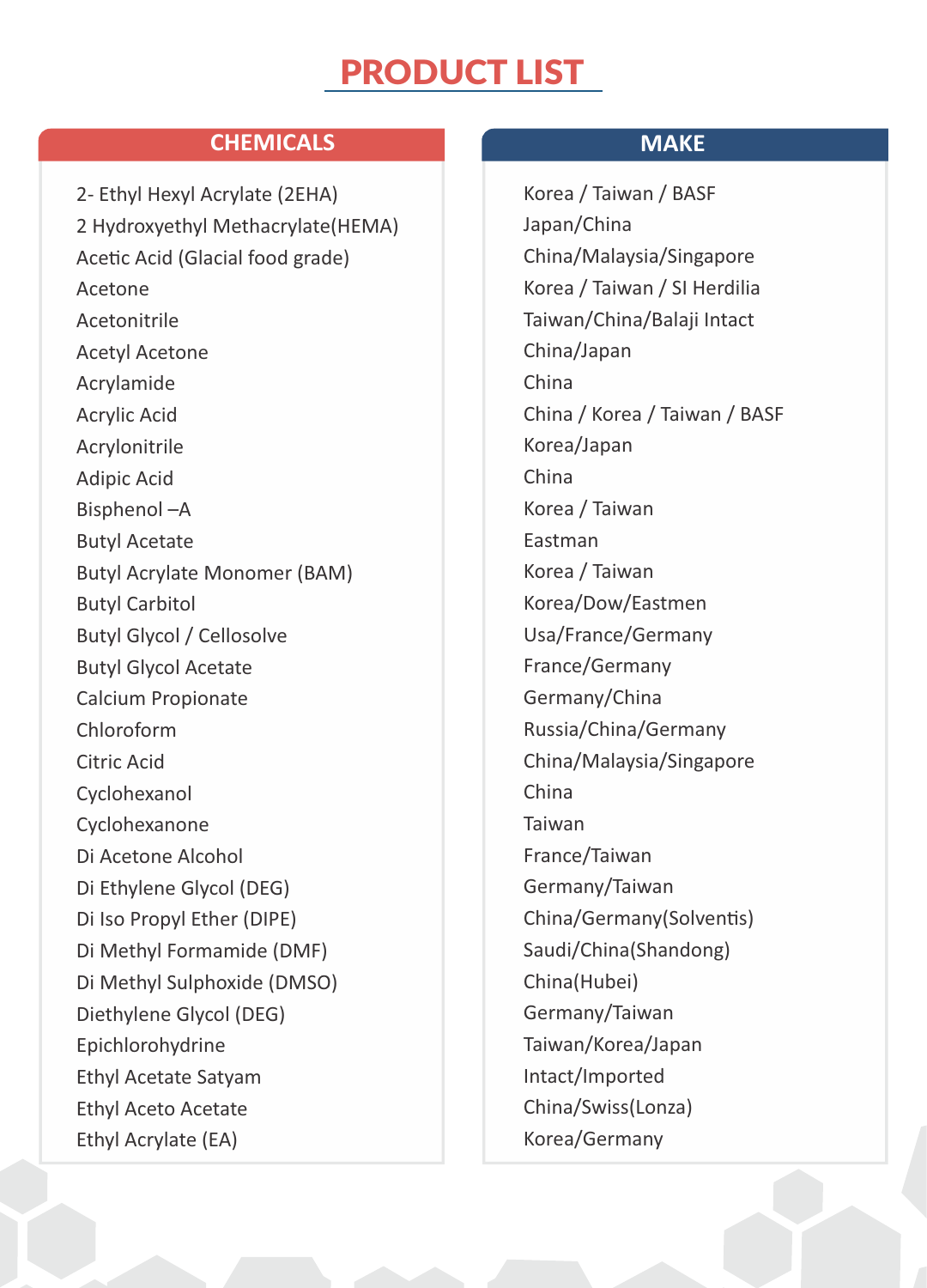# PRODUCT LIST

### **CHEMICALS MAKE**

Ethylene Dichloride (EDC) Formaldhyde Formic Acid Glacial Methyl Acrylic Acid (GMAA) Glycerin Hexamine Hydrazine Hydrate (HH) Hydroxylamine Hydrochloride 99% (HHCL) Iso Butanol Iso phthalic Acid Iso Propyl Acetate Iso Propyl Alcohol (IPA) Lactose (100 Mesh / 200 Mesh) Lactose(Edible Grade) Maelic Anhydride Melamine Metha Acrylic Acid (MAA) Methane Sulphonyl Chloride Methanol Methyl Acetoacetate Methyl Acrylate (MA) Methyl Ethyl Ketone (MEK) Methyl Iso Butyl Ketone (MIBK) Methyl Metha Acrylate (MMA) Methylene Dichloride (MDC) Mineral Turpentine Oil (MTO) Mix Xylene Mono Ethylene Glycol (MEG) Mono Iso Propyl Amine (MIPA) Mono Propylene Glycol MP Diol

Qatar/Saudi Local China Korea/Taiwan/Japan Indonesia/Malaysia Saudi/Iran/China France/China China Malaysia Korea/Taiwan/Spain China / Taiwan Deepak Intact/Taiwan/Korea Germany/Netherlands/USA Germany/Netherlands/USA China / Taiwan China Korea/Taiwan China Imported China/Swiss(Lonza) Korea China Korea/Taiwan Korea/Taiwan China BPCL/Imported Imported Saudi/Iran/Taiwan China/Alkyl Amines Shell Taiwan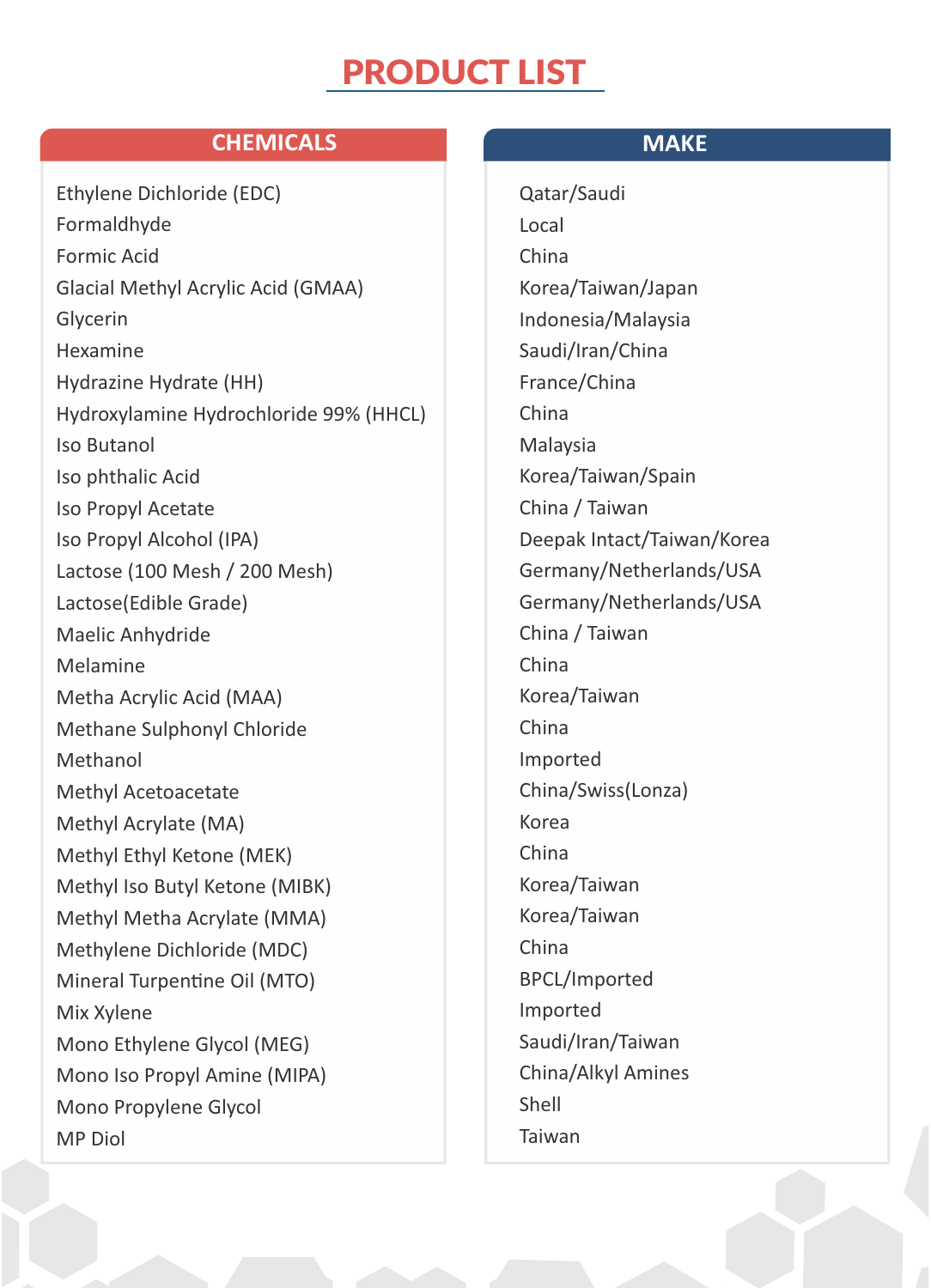# PRODUCT LIST

### **CHEMICALS MAKE**

N– Butanol N- Butyl Metha Acrylate (NBMA) N-Heptane N-Hexane N- Methyl Pyrrolidone (NMP) N-Propanol N- Propyl Acetate N-Butanol Ortho Xylene Paraformaldhyde Phenol Phosphoric Acid 85% Phthalic Anhydride Polyols Propylene Glycol (PG) (Tech) Propylene Glycol (PG) USP Sodium Benzoate Sodium Diacetate Sodium Metal Solvent C IX Solvent C X Styrene Monomer Tert Butanol Tetrahydrofuran (THF) Titanium Dioxide Anatase / Rutile Toluene Triethyl Orthoformate (TEOF) Triethylamine Trimethyl Orthoformate (TMOF) Vinyl Acetate Monomer (VAM) Xanthan Gum (80 Mesh / 200 Mesh)

Malaysia/Singapore Japan/Korea Korea/Germany BPCL/Imported China/Balaji Intact Taiwan Taiwan/China Malaysia/Singapore Imported Spain Imported China/Taiwan Korea/Taiwan Singapore/Netherlands/China China/Singapore/Thailand Dow/Korea/China China China China Imported Imported Imported Germany Taiwan/BSF China/Dow Imported China Germany/China China Imported China